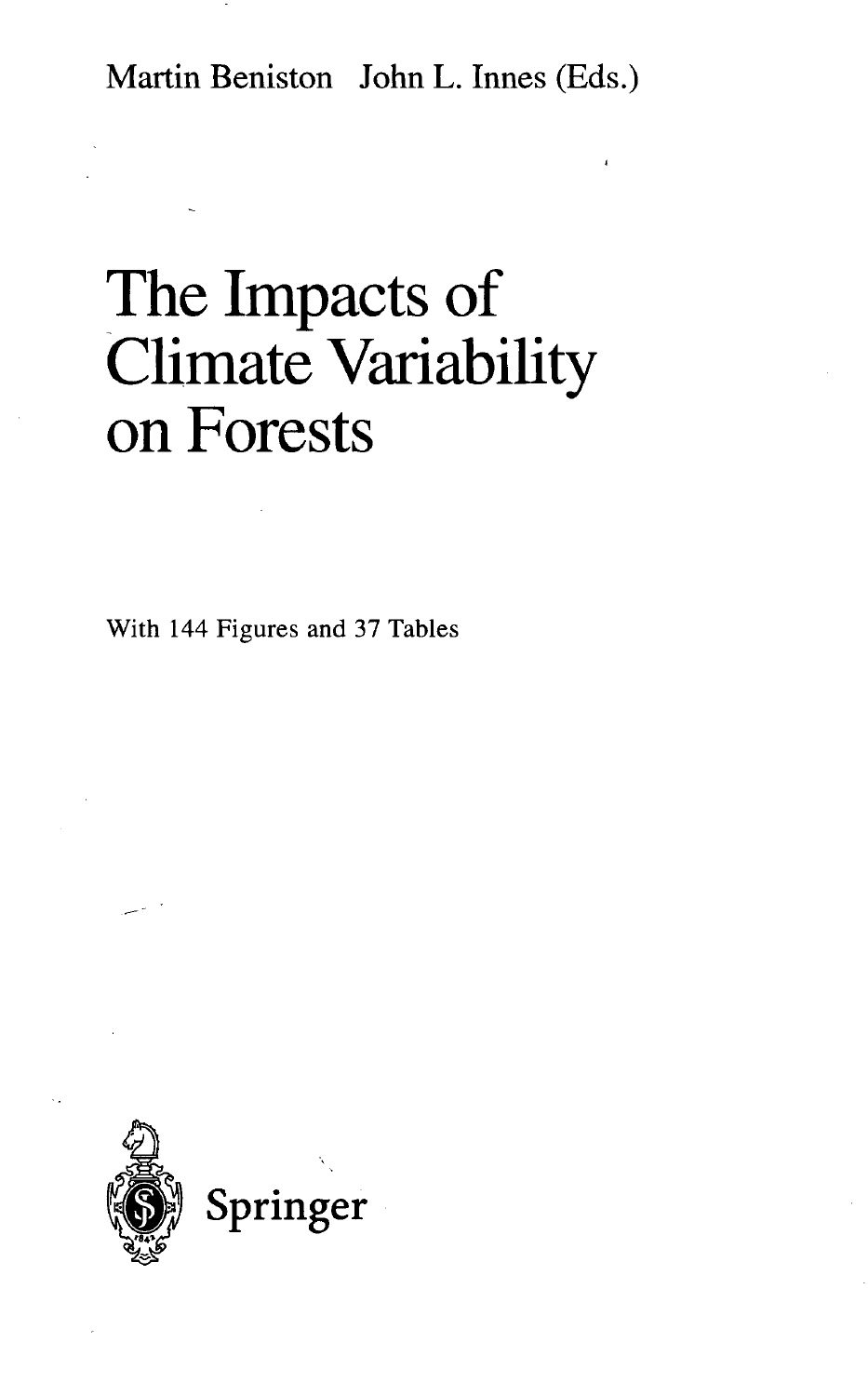## Table of contents

 $\bar{\pmb{\iota}}$ 

 $\hat{\boldsymbol{\cdot}$ 

 $\ddot{\phantom{0}}$ 

| $\mathbf{1}$   | The impact of climatic extremes on forests:<br>an introduction<br>John L. Innes                                                                                              | $\mathbf{1}$ |
|----------------|------------------------------------------------------------------------------------------------------------------------------------------------------------------------------|--------------|
| $\overline{c}$ | Meteorological extremes and their impacts on forests<br>in the Czech Republic<br>Rudolf Brázdil                                                                              | 19           |
| 3              | Changes in temperature variability in relation to shifts in mean<br>temperatures in the Swiss Alpine region this century<br>Martine Rebetez and Martin Beniston              | 49           |
| 4              | Evaluation of the $2xCO2$ impact on European climate variability<br>with a variable resolution GCM<br>Michel Déqué and Francisco Javier Doblas-Reyes                         | 59           |
| 5              | Precipitation and snow cover variability in the French Alps<br><b>Eric Martin and Yves Durand</b>                                                                            | 81           |
| 6              | Influence of forest cover in the Eastern United States<br>on regional climate<br>Robert L. Walko, Roger A. Pielke, Sr. Pier Luigi Vidale,<br>Joe Eastman and Lixin Lu        | 93           |
| 7              | Extremes of moisture availability reconstructed from tree rings<br>for recent millennia in the Great Basin of Western North America<br>Malcolm K. Hughes and Gary Funkhouser | 99           |
| 8              | -Predictive models of tree-growth: preliminary results<br>in the French Alps<br>Lucien Tessier, Thierry Keller, Joel Guiot, Jean-Louis Edouard<br>and Frédéric Guibal        | 109          |
| 9              | Documenting the effects of recent climate change at treeline<br>in the Canadian Rockies<br>Brian H. Luckman and Trudy A. Kavanagh                                            | 121          |
| 10             | Annual- versus decadal-scale climatic influences on tree<br>establishment and mortality in northern Patagonia<br>Ricardo Villalba and Thomas T. Veblen                       | 145          |

à.